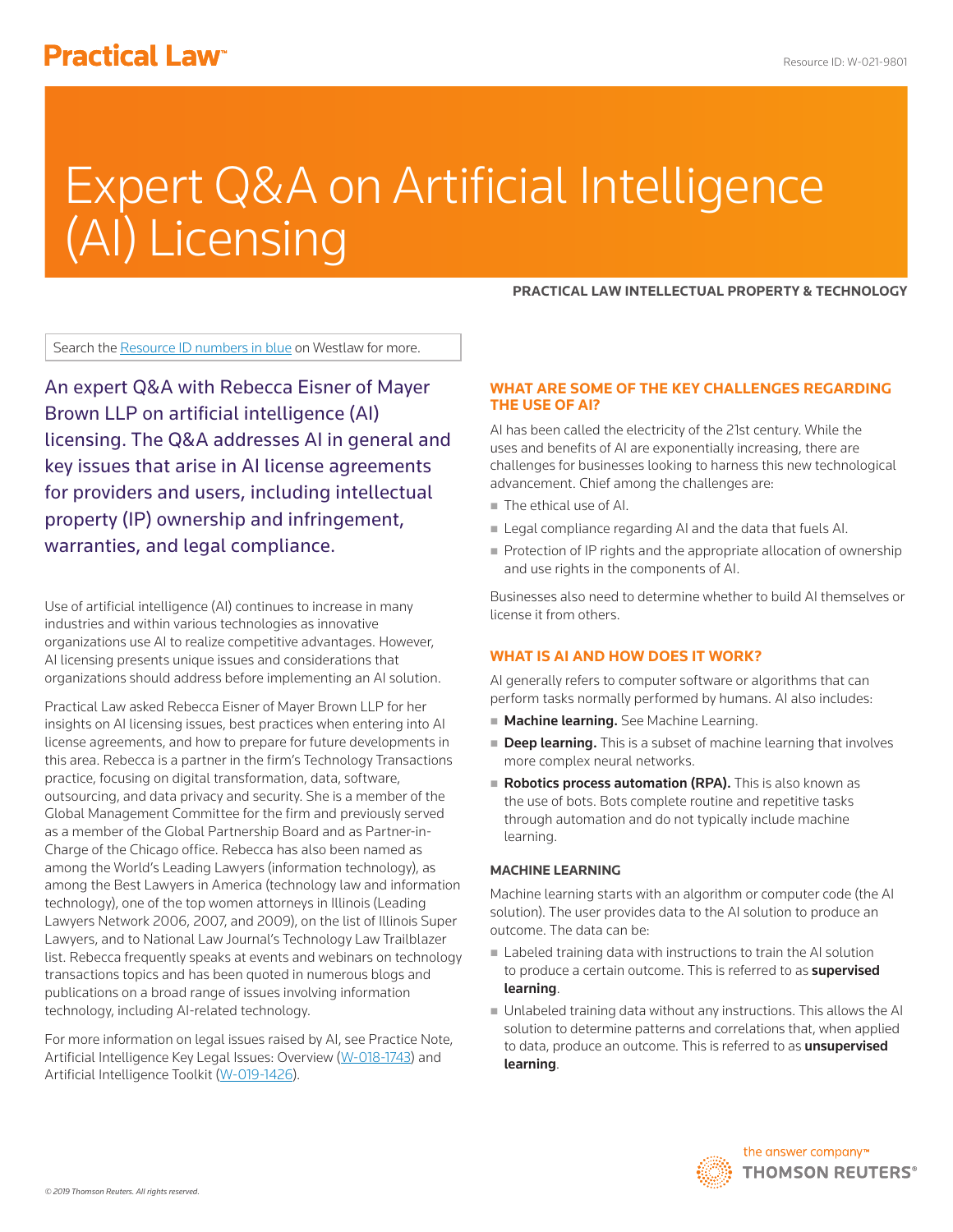For example, if a user wants an AI solution to recognize and distinguish cars from trucks using supervised learning, the user would pre-label the training data and allow the AI solution to process and sort the data into categories. The output hopefully produces the desired outcome, which is the ability to distinguish between cars and trucks.

#### **How Supervised Machine Learning Works**



With unsupervised machine learning, the user would simply enter training data containing images of vehicles into the AI solution and the algorithm would determine patterns and correlations that may or may not produce results that distinguish between cars and trucks.

#### **How Unsupervised Machine Learning Works**



**MAYER BROWN** 

#### **HOW IS AI LICENSING DIFFERENT FROM TRADITIONAL SOFTWARE OR TECHNOLOGY LICENSING?**

Many of the terms and conditions in AI licensing are the same as in any traditional software or technology license agreement. However, AI licensing presents several unique issues requiring counsel to pay attention to the key components of AI. These components include:

- The AI solution. This is the tool used to produce the desired outcome, whether a machine learning algorithm or a deeper neural network.
- **Training data.** This is the data set used to train the AI along with the instructions.
- Production data. This is the data set entered in the AI solution to produce the AI output.
- The AI output. This is the outcome after the production data is entered into the AI solution.
- AI evolutions. These are iterations of the AI solution that evolve during training and subsequent uses.

AI licensing requires counsel to identify and address the different AI components, an exercise that is not needed in traditional software or technology licensing. For each AI component, it is important to answer the following "essential questions":

- Who is providing the component.
- Who will use the component.
- How will the component be used.
- Who owns the component.

The answers to each of these questions will drive the terms and conditions in the AI license agreement.

For purposes of this discussion, the term "provider" refers to the AI licensor and the term "user" refers to the business that is the AI licensee. Depending on the AI arrangement, the provider may provide a license to software or grant access to cloud services containing the AI. References to AI licensing, therefore, typically include:

- On-premises licenses of AI, where the user installs, trains, and operates the AI solution.
- Subscription to software as a service (SaaS) or other cloud services the provider offers where the user accesses the AI solution in the cloud via the internet, and the provider often trains the AI solution.

For more on software licensing, SaaS, and other cloud services, see Practice Notes:

- Software License Agreements (W-015-8354).
- Software as a Service (SaaS) Agreements (6-548-7267).
- Infrastructure as a Service (IaaS) and Platform as a Service (PaaS) Agreements (W-014-0120).

#### **WHAT ARE THE KEY ISSUES IMPACTING PROVIDERS AND USERS ENTERING INTO AI LICENSE AGREEMENTS?**

Several unique issues impact AI license agreements. In particular, it is important to address the following key issues:

- **IP** ownership and use rights.
- **IP** infringement.
- Warranties, specifically performance promises.
- Legal compliance.

#### **HOW DOES THE AI MODEL IMPACT IP OWNERSHIP AND USE RIGHTS?**

US IP laws simply have not caught up to AI yet. While aspects of AI components may be protectable under patents, copyrights, and trade secrets, US IP laws primarily protect human creativity. Because of the focus on human creation, issues may arise under US IP laws if the AI output is created by the AI solution instead of a human creator.

Since US IP laws do not squarely cover AI, as between an AI provider and user, contractual terms are the best way to attempt to gain the benefits of IP protections in AI license agreements. For instance, the parties could:

- Designate certain AI components as trade secrets.
- Protect AI components by:
	- limiting use rights;
	- designating AI components as confidential information in the terms and conditions; and
	- restricting use of confidential information.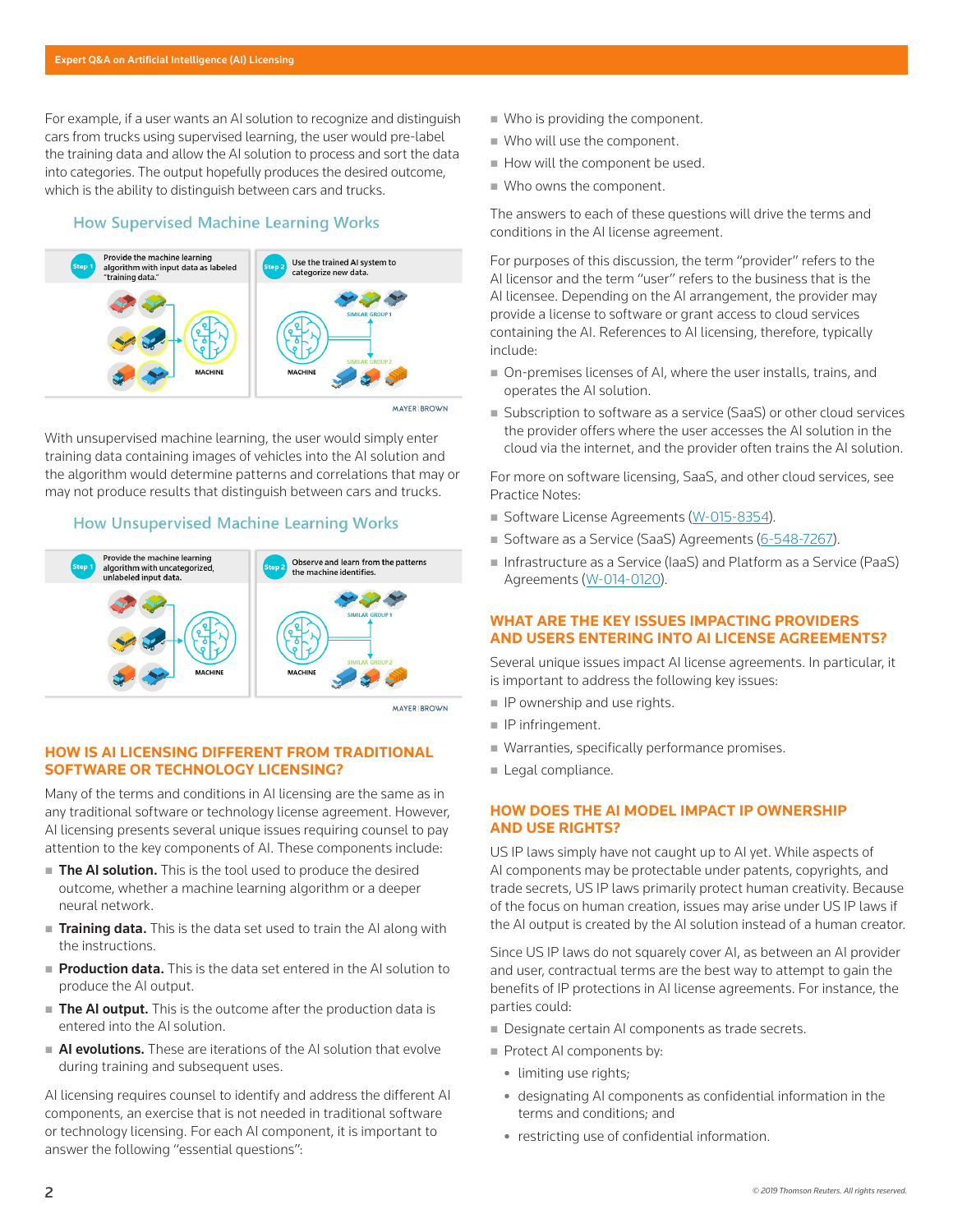- $\blacksquare$  Include assignment rights in AI evolutions from one party or the other.
- Determine the license and use rights the parties want to establish between the provider and the user for each AI component.
- Clearly articulate the rights in the terms and conditions.

#### **OWNERSHIP AND USE OF THE AI SOLUTION**

The provider typically is the owner of the AI solution and provides a license to the AI solution to the user. The license may include restrictions on use, such as a field of use restriction, territorial limitations, or uses prohibited for risk, legal, or ethical reasons. For example, voice recognition technology may be appropriate for helping customers to navigate a voice response unit but may not be appropriate for analysis to impute IQ scores to prescreen for employment or confer other benefits.

#### **OWNERSHIP AND USE OF TRAINING DATA**

The AI agreement must cover which party will:

- Provide and own the training data.
- Prepare and own the training instructions.
- Conduct the training.
- Revise the algorithms during the training process and own the resulting AI evolutions.

As for data ownership, the parties should identify the source of the data and ensure that data use complies with applicable laws and any third-party data provider requirements.

#### **OWNERSHIP AND USE OF PRODUCTION DATA**

Once the AI solution has been trained and is ready for production, production data will fuel the AI solution to produce AI output. It is important to set out in the terms and conditions which party provides and which party owns the production data that will be used.

If the AI solution is licensed to the user on-premises (the user is running the AI solution in the user's systems and environment), it is likely that the user will supply and own the production data. However, if the AI solution is cloud-based, the production data may include the data of other users. In a cloud situation, the user should specify whether the provider may use the user's data for the benefit of the entire AI user group or solely for the user's particular purposes.

It is important to note that limiting the use of production data to one user with an AI solution may have unintended results. In some AI applications, the use of a broader set of data from multiple users may increase the AI solution's accuracy and proficiency. However, counsel must weigh the benefits of permitting a broader use of data against the legal, compliance, and business considerations a user may have for limiting use of its production data.

#### **OWNERSHIP AND USE OF AI OUTPUT**

Most users expect to own their AI output. If the AI solution is cloudbased, there often is a term in cloud agreements (particularly public cloud agreements) called customer content. Customer content is typically any information, data, or other content that is submitted to the cloud, and this term may be expanded to cover any of the AI components, including the AI output the user provided or generated. However, the parties should carefully consider whether labeling AI output as customer content will produce any unintended results under the contract structure. For example, cloud agreements often require the user to agree that it has all rights to provide the customer content, but this statement may not be an appropriate undertaking by a user where, for example, the provider has trained the AI.

With AI output, as with production data and training data, users need to be careful if they are considering a grant of use rights to the provider. Users should be aware of privacy, data protection, and third-party restrictions that may exist in other agreements the user has with other parties that could limit the use of the production data, training data, or AI output.

#### **OWNERSHIP AND USE OF AI EVOLUTIONS**

If the AI solution is static (not constantly changing and iterating), providers typically own any changes to the AI solution. A static AI solution is more similar to software because the solution does not change and users use the solution as developed and presented by the provider. However, many AI solutions are not static and continue to change through the use process.

When two or more parties are each contributing to the AI evolutions, the license agreement should appoint a contractual owner. The parties must then determine who will own AI evolutions or whether AI evolutions will be jointly owned, which presents additional practical challenges. For more information on IP joint ownership, see Practice Note, Intellectual Property: Joint Ownership (9-583-4685).

If the cloud user will not own the AI evolutions, then the user should include in the AI license agreement the right to use the most recently trained version of the tool.

#### **HOW DOES THE AI MODEL IMPACT THE IP INFRINGEMENT PROVISIONS?**

Typical exceptions to the IP infringement indemnity in traditional software or technology licensing agreements include that the provider will not indemnify for:

- **Modifications to the software or technology.**
- Combination of the software or technology with other software or technology the provider did not authorize.
- Use of the software or technology beyond the scope authorized in the agreement.

For AI licensing, these traditional exceptions will not work well because modifications and combinations will occur with AI, and a user that blindly agrees to these typical exceptions may find itself without any IP infringement protection. For example, the AI solution:

- Must be trained, which means modifications to the AI solution.
- $\blacksquare$  Must be combined with training data and production data.
- May evolve and exceed a pre-determined authorized scope over time.

There is no one-size-fits-all license solution to this challenging complication. Allocation of the risks around IP infringement must be informed by answers to the essential questions listed above.

For instance, if an AI solution will be trained by the user who enters its own training and production data in the AI solution to produce